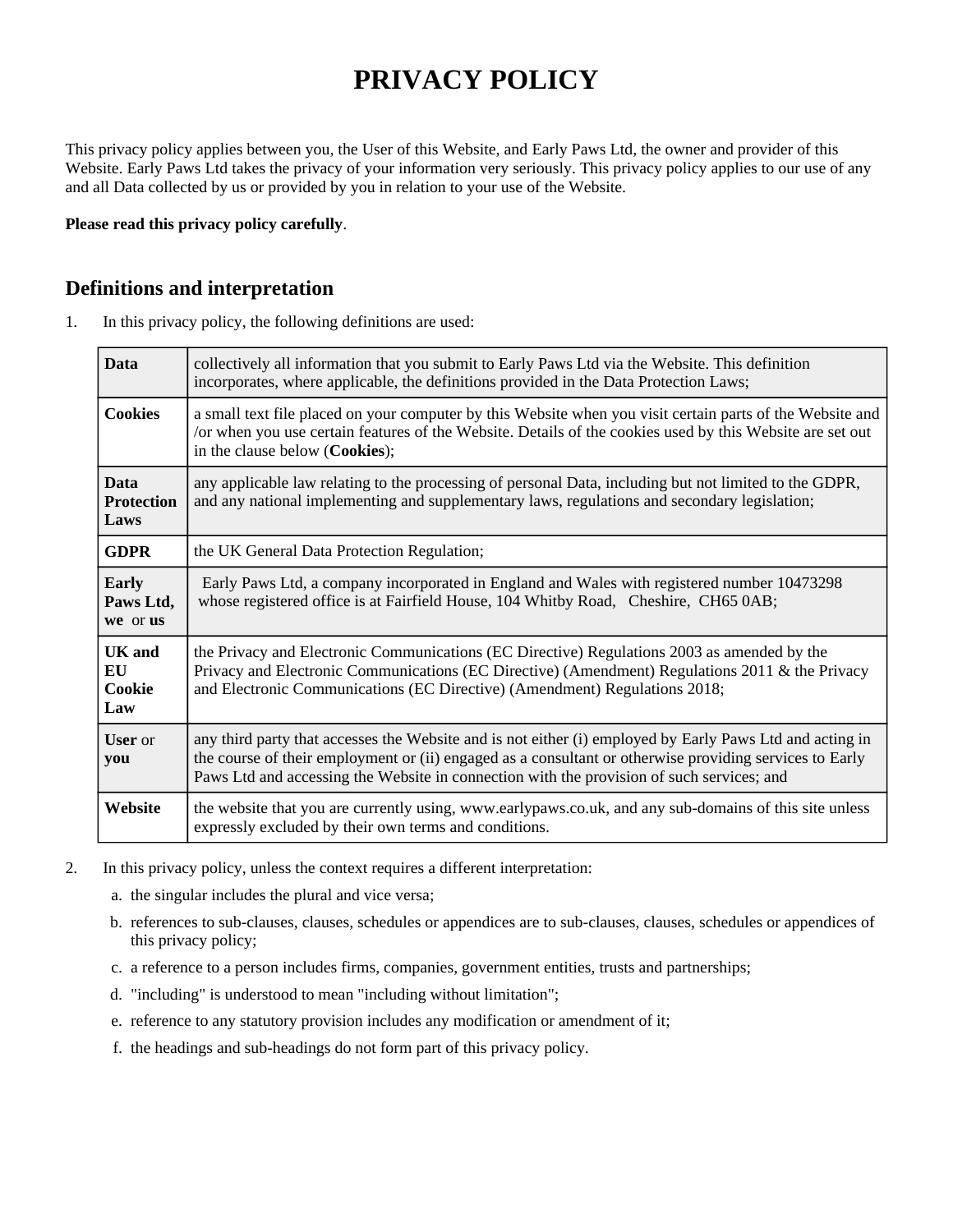## **Scope of this privacy policy**

- 3. This privacy policy applies only to the actions of Early Paws Ltd and Users with respect to this Website. It does not extend to any websites that can be accessed from this Website including, but not limited to, any links we may provide to social media websites.
- 4. For purposes of the applicable Data Protection Laws, Early Paws Ltd is the "data controller". This means that Early Paws Ltd determines the purposes for which, and the manner in which, your Data is processed.

## **Data collected**

- 5. We may collect the following Data, which includes personal Data, from you:
	- a. name;
	- b. contact Information such as email addresses and telephone numbers;
	- c. demographic information such as postcode, preferences and interests;
	- d. web browser type and version (automatically collected);

in each case, in accordance with this privacy policy.

## **How we collect Data**

- 6. We collect Data in the following ways:
	- a. data is given to us by you; and
	- b. data is collected automatically.

#### **Data that is given to us by you**

- 7. Early Paws Ltd will collect your Data in a number of ways, for example:
	- a. when you contact us through the Website, by telephone, post, e-mail or through any other means;
	- b. when you register with us and set up an account to receive our products/services;
	- c. when you use our services;

in each case, in accordance with this privacy policy.

## **Data that is collected automatically**

- 8. To the extent that you access the Website, we will collect your Data automatically, for example:
	- a. we automatically collect some information about your visit to the Website. This information helps us to make improvements to Website content and navigation, and includes your IP address, the date, times and frequency with which you access the Website and the way you use and interact with its content.
	- b. we will collect your Data automatically via cookies, in line with the cookie settings on your browser. For more information about cookies, and how we use them on the Website, see the section below, headed "Cookies".

## **Our use of Data**

9. Any or all of the above Data may be required by us from time to time in order to provide you with the best possible service and experience when using our Website. Specifically, Data may be used by us for the following reasons: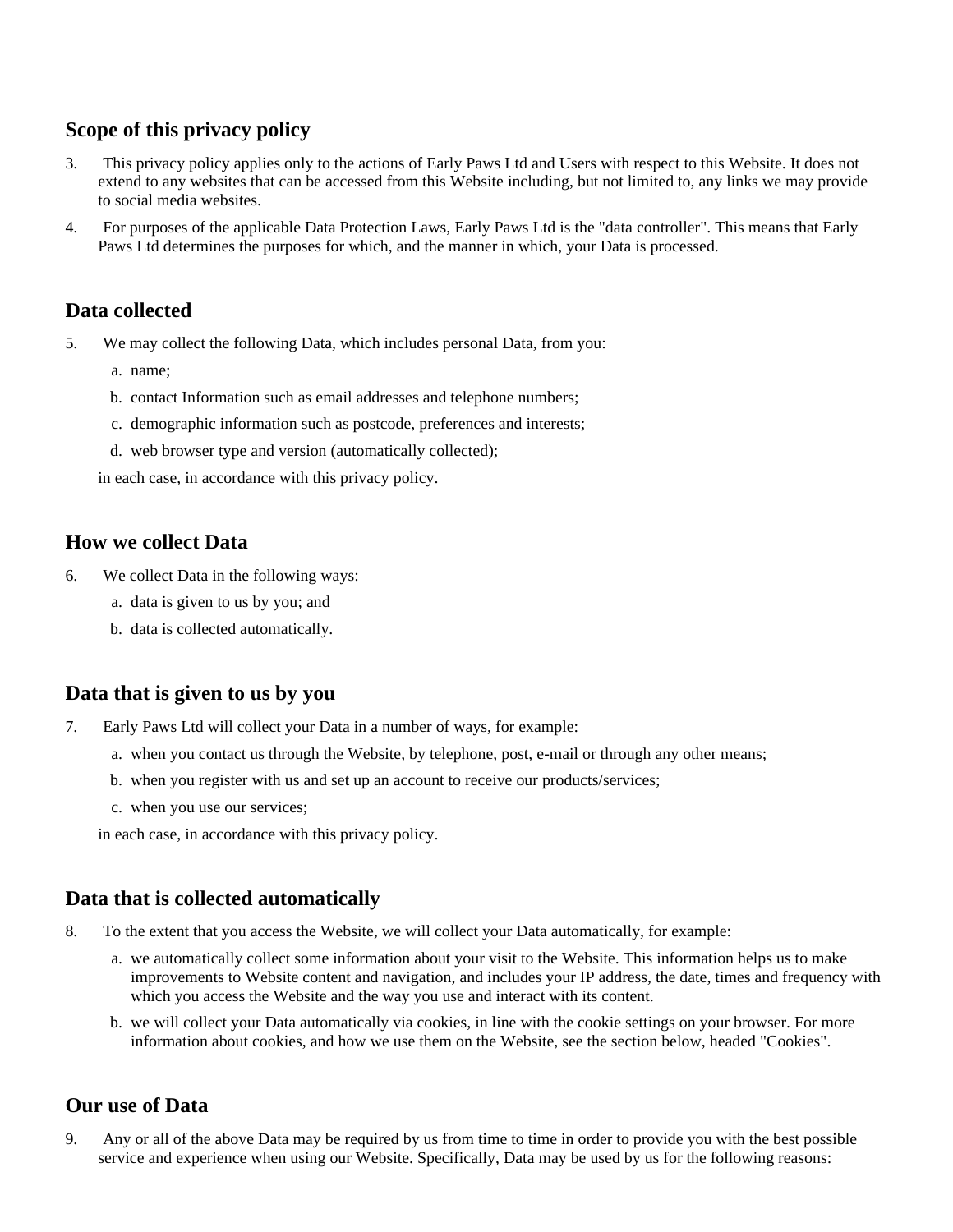- a. improvement of our products / services;
- b. contact for market research purposes which may be done using email, telephone, fax or mail. Such information may be used to customise or update the Website;

in each case, in accordance with this privacy policy.

- 10. We may use your Data for the above purposes if we deem it necessary to do so for our legitimate interests. If you are not satisfied with this, you have the right to object in certain circumstances (see the section headed "Your rights" below).
- 11. When you register with us and set up an account to receive our services, the legal basis for this processing is the performance of a contract between you and us and/or taking steps, at your request, to enter into such a contract.

#### **Who we share Data with**

- 12. We may share your Data with the following groups of people for the following reasons:
	- a. our employees, agents and/or professional advisors We may use this information in order to find out what services are most popular with our customers and how our customer traffic changes each quarter. ;

in each case, in accordance with this privacy policy.

#### **Keeping Data secure**

- 13. We will use technical and organisational measures to safeguard your Data, for example:
	- a. access to your account is controlled by a password and a user name that is unique to you.
	- b. we store your Data on secure servers.
- 14. Technical and organisational measures include measures to deal with any suspected data breach. If you suspect any misuse or loss or unauthorised access to your Data, please let us know immediately by contacting us via this e-mail address: early.paws@mail.com.
- 15. If you want detailed information from Get Safe Online on how to protect your information and your computers and devices against fraud, identity theft, viruses and many other online problems, please visit www.getsafeonline.org. Get Safe Online is supported by HM Government and leading businesses.

#### **Data retention**

- 16. Unless a longer retention period is required or permitted by law, we will only hold your Data on our systems for the period necessary to fulfil the purposes outlined in this privacy policy or until you request that the Data be deleted.
- 17. Even if we delete your Data, it may persist on backup or archival media for legal, tax or regulatory purposes.

#### **Your rights**

- 18. You have the following rights in relation to your Data:
	- a. **Right to access** the right to request (i) copies of the information we hold about you at any time, or (ii) that we modify, update or delete such information. If we provide you with access to the information we hold about you, we will not charge you for this, unless your request is "manifestly unfounded or excessive." Where we are legally permitted to do so, we may refuse your request. If we refuse your request, we will tell you the reasons why.
	- b. **Right to correct** the right to have your Data rectified if it is inaccurate or incomplete.
	- c. **Right to erase** the right to request that we delete or remove your Data from our systems.
	- d. **Right to restrict our use of your Data** the right to "block" us from using your Data or limit the way in which we can use it.
	- e. **Right to data portability** the right to request that we move, copy or transfer your Data.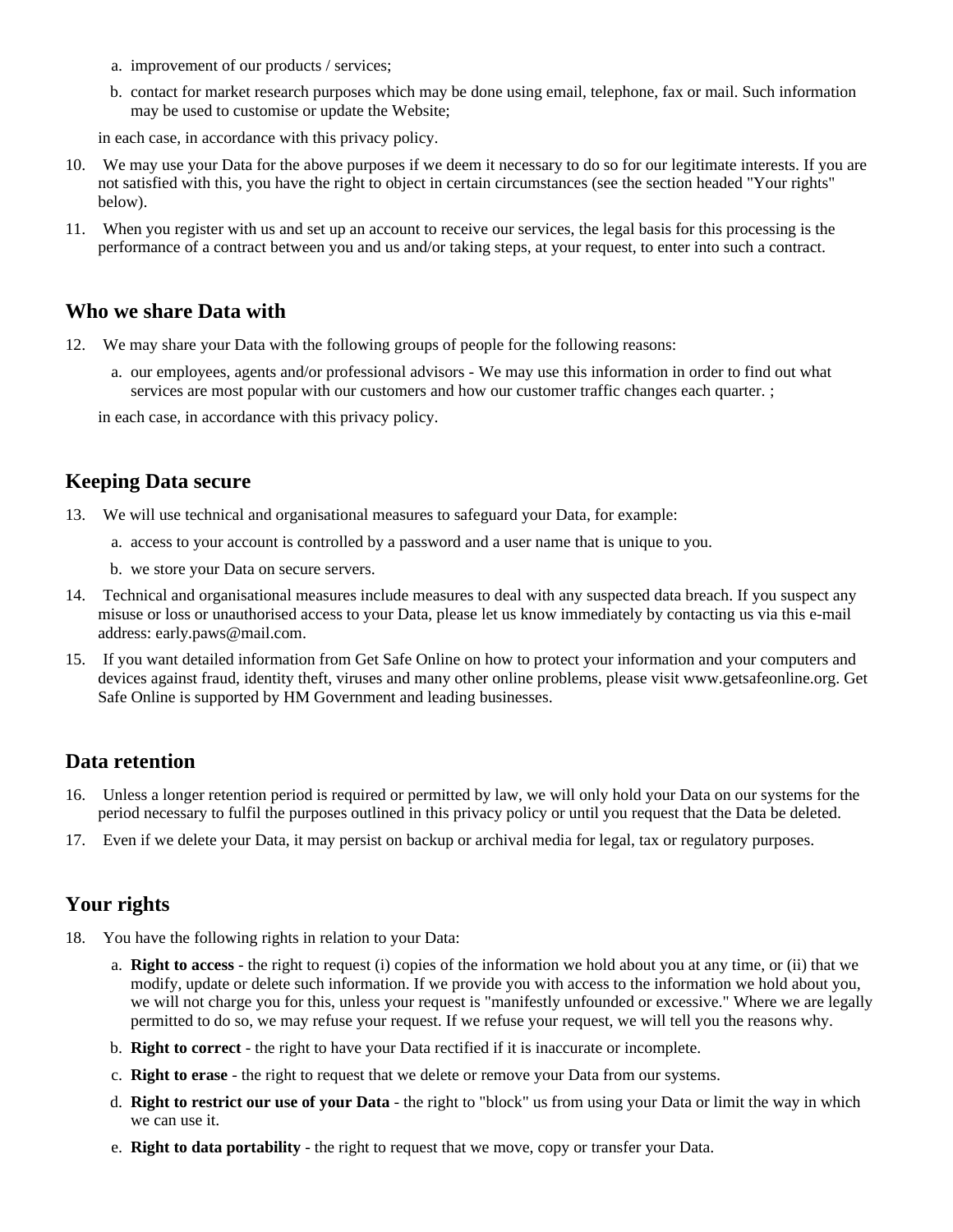- f. **Right to object** the right to object to our use of your Data including where we use it for our legitimate interests.
- 19. To make enquiries, exercise any of your rights set out above, or withdraw your consent to the processing of your Data (where consent is our legal basis for processing your Data), please contact us via this e-mail address: early.paws@mail. com.
- 20. If you are not satisfied with the way a complaint you make in relation to your Data is handled by us, you may be able to refer your complaint to the relevant data protection authority. For the UK, this is the Information Commissioner's Office (ICO). The ICO's contact details can be found on their website at https://ico.org.uk/.
- 21. It is important that the Data we hold about you is accurate and current. Please keep us informed if your Data changes during the period for which we hold it.

#### **Links to other websites**

22. This Website may, from time to time, provide links to other websites. We have no control over such websites and are not responsible for the content of these websites. This privacy policy does not extend to your use of such websites. You are advised to read the privacy policy or statement of other websites prior to using them.

## **Changes of business ownership and control**

- 23. Early Paws Ltd may, from time to time, expand or reduce our business and this may involve the sale and/or the transfer of control of all or part of Early Paws Ltd. Data provided by Users will, where it is relevant to any part of our business so transferred, be transferred along with that part and the new owner or newly controlling party will, under the terms of this privacy policy, be permitted to use the Data for the purposes for which it was originally supplied to us.
- 24. We may also disclose Data to a prospective purchaser of our business or any part of it.
- 25. In the above instances, we will take steps with the aim of ensuring your privacy is protected.

#### **Cookies**

- 26. This Website may place and access certain Cookies on your computer. Early Paws Ltd uses Cookies to improve your experience of using the Website. Early Paws Ltd has carefully chosen these Cookies and has taken steps to ensure that your privacy is protected and respected at all times.
- 27. All Cookies used by this Website are used in accordance with current UK and EU Cookie Law.
- 28. Before the Website places Cookies on your computer, you will be presented with a message bar requesting your consent to set those Cookies. By giving your consent to the placing of Cookies, you are enabling Early Paws Ltd to provide a better experience and service to you. You may, if you wish, deny consent to the placing of Cookies; however certain features of the Website may not function fully or as intended.
- 29. This Website may place the following Cookies:

| <b>Type of Cookie</b>          | <b>Purpose</b>                                                                                                                                                                                                                                                                        |
|--------------------------------|---------------------------------------------------------------------------------------------------------------------------------------------------------------------------------------------------------------------------------------------------------------------------------------|
| Strictly necessary cookies     | These are cookies that are required for the operation of<br>our website. They include, for example, cookies that<br>enable you to log into secure areas of our website, use a<br>shopping cart or make use of e-billing services.                                                     |
| Analytical/performance cookies | They allow us to recognise and count the number of<br>visitors and to see how visitors move around our website<br>when they are using it. This helps us to improve the way<br>our website works, for example, by ensuring that users<br>are finding what they are looking for easily. |
| <b>Functionality cookies</b>   | These are used to recognise you when you return to our<br>website. This enables us to personalise our content for                                                                                                                                                                     |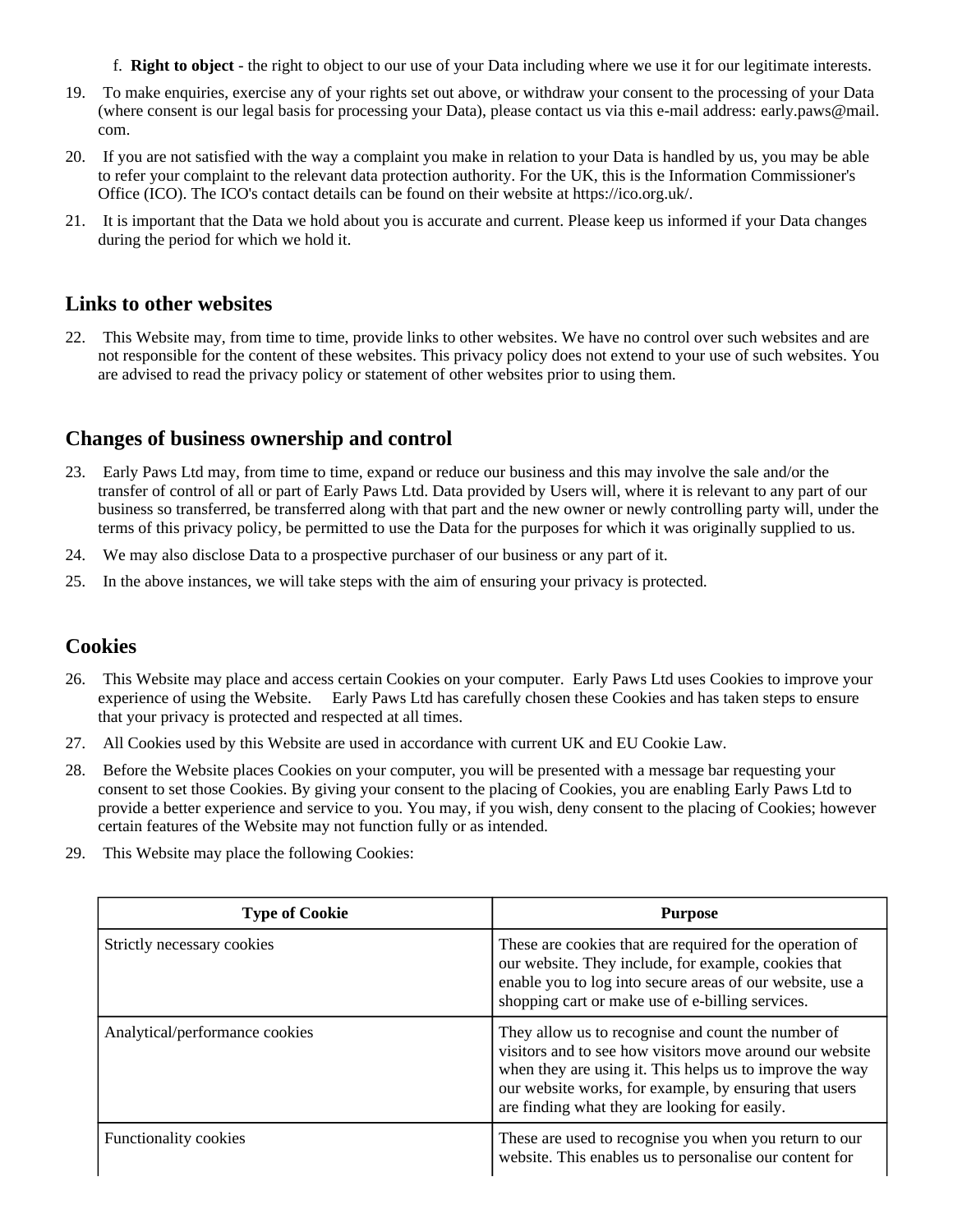| you, greet you by name and remember your preferences<br>for example, your choice of language or region). By<br>using the Website, you agree to our placement of<br>functionality cookie. |
|------------------------------------------------------------------------------------------------------------------------------------------------------------------------------------------|
|                                                                                                                                                                                          |

- 30. You can find a list of Cookies that we use in the Cookies Schedule.
- 31. You can choose to enable or disable Cookies in your internet browser. By default, most internet browsers accept Cookies but this can be changed. For further details, please see the help menu in your internet browser. You can switch off Cookies at any time, however, you may lose any information that enables you to access the Website more quickly and efficiently.
- 32. You can choose to delete Cookies at any time; however, you may lose any information that enables you to access the Website more quickly and efficiently including, but not limited to, personalisation settings.
- 33. It is recommended that you ensure that your internet browser is up-to-date and that you consult the help and guidance provided by the developer of your internet browser if you are unsure about adjusting your privacy settings.
- 34. For more information generally on cookies, including how to disable them, please refer to aboutcookies.org. You will also find details on how to delete cookies from your computer.

## **General**

- 35. You may not transfer any of your rights under this privacy policy to any other person. We may transfer our rights under this privacy policy where we reasonably believe your rights will not be affected.
- 36. If any court or competent authority finds that any provision of this privacy policy (or part of any provision) is invalid, illegal or unenforceable, that provision or part-provision will, to the extent required, be deemed to be deleted, and the validity and enforceability of the other provisions of this privacy policy will not be affected.
- 37. Unless otherwise agreed, no delay, act or omission by a party in exercising any right or remedy will be deemed a waiver of that, or any other, right or remedy.
- 38. This Agreement will be governed by and interpreted according to the law of England and Wales. All disputes arising under the Agreement will be subject to the exclusive jurisdiction of the English and Welsh courts.

# **Changes to this privacy policy**

39. Early Paws Ltd reserves the right to change this privacy policy as we may deem necessary from time to time or as may be required by law. Any changes will be immediately posted on the Website and you are deemed to have accepted the terms of the privacy policy on your first use of the Website following the alterations.

You may contact Early Paws Ltd by email at early.paws@mail.com.

#### **Attribution**

40. This privacy policy was created using a document from [Rocket Lawyer](https://www.rocketlawyer.com/gb/en/) (https://www.rocketlawyer.com/gb/en).

This privacy policy was created on **01 February 2022**.